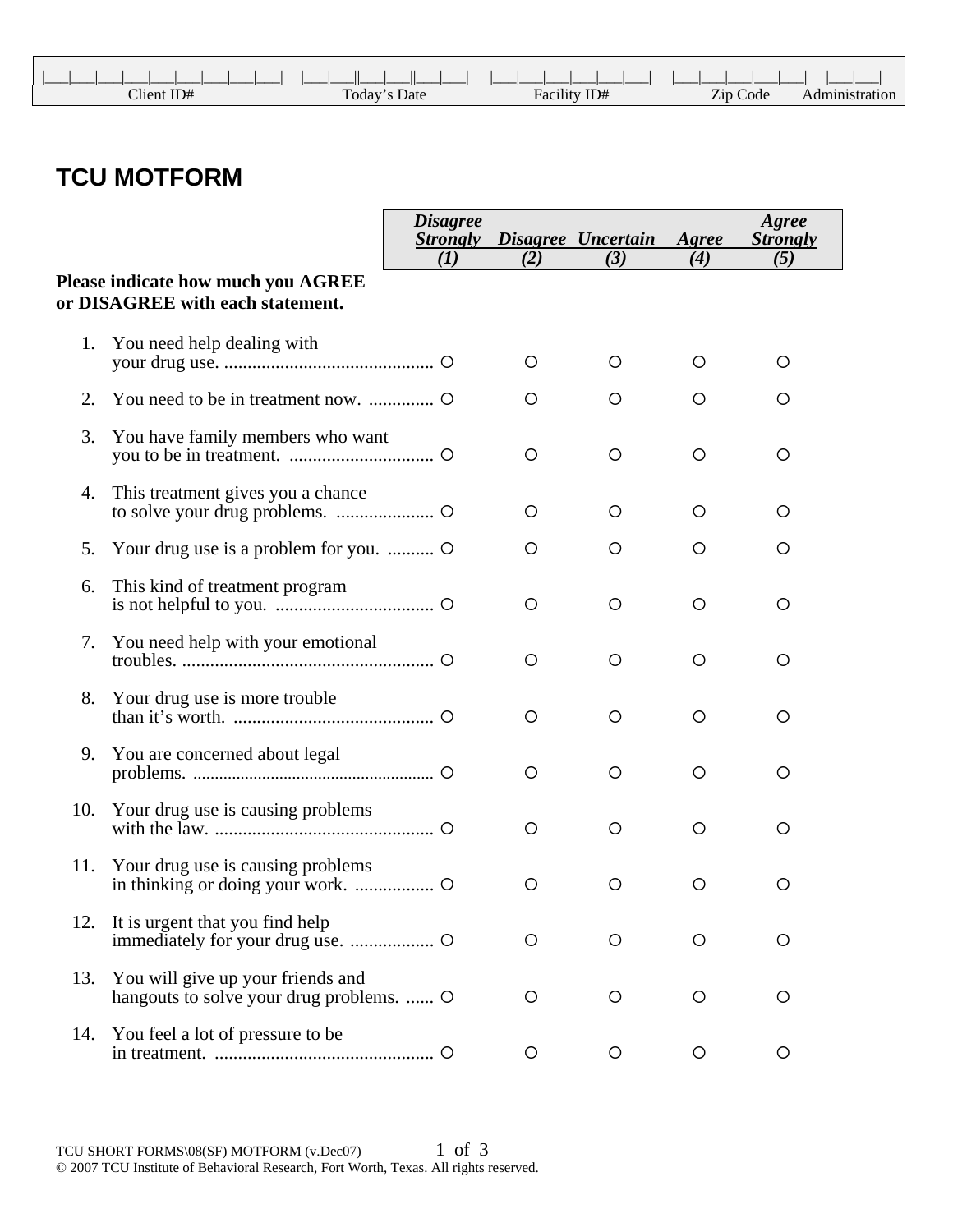| Client ID# | Today's Date | Facility.<br>ID# | Zip Code |  |
|------------|--------------|------------------|----------|--|

|     |                                         | <b>Disagree</b><br><b>Strongly</b><br>(I) | (2)     | Disagree Uncertain<br>(3) | Agree<br>(4) | Agree<br><b>Strongly</b><br>(5) |
|-----|-----------------------------------------|-------------------------------------------|---------|---------------------------|--------------|---------------------------------|
| 15. | You need individual counseling          |                                           | O       | O                         | $\circ$      | O                               |
| 16. | Your drug use is causing problems       |                                           | O       | $\circ$                   | $\circ$      | O                               |
| 17. | You expect to be sent to jail or prison |                                           | O       | $\circ$                   | $\circ$      | O                               |
| 18. | This treatment program gives you hope   |                                           | O       | O                         | O            | O                               |
| 19. | You need educational or vocational      |                                           | O       | $\circ$                   | $\circ$      | O                               |
| 20. | Your drug use is causing problems       |                                           | $\circ$ | O                         | O            | O                               |
| 21. |                                         |                                           | O       | O                         | O            | O                               |
| 22. | Your life has gone out of control.  O   |                                           | O       | O                         | O            | O                               |
| 23. | You need group counseling sessions.     |                                           | $\circ$ | $\circ$                   | O            | O                               |
| 24. | Your drug use is causing problems       |                                           | O       | O                         | O            | O                               |
| 25. | You are ready to leave this treatment   |                                           | O       | O                         | O            | O                               |
| 26. | You are tired of the problems           |                                           | O       | O                         | O            | О                               |
| 27. | You are at this treatment program only  |                                           | O       | O                         | O            | O                               |
| 28. | Your drug use is making your life       |                                           | $\circ$ | $\circ$                   | $\circ$      | O                               |
| 29. | You have serious drug-related           |                                           | O       | O                         | O            | O                               |
| 30. | You want to get your life               |                                           | O       | $\circ$                   | $\circ$      | O                               |